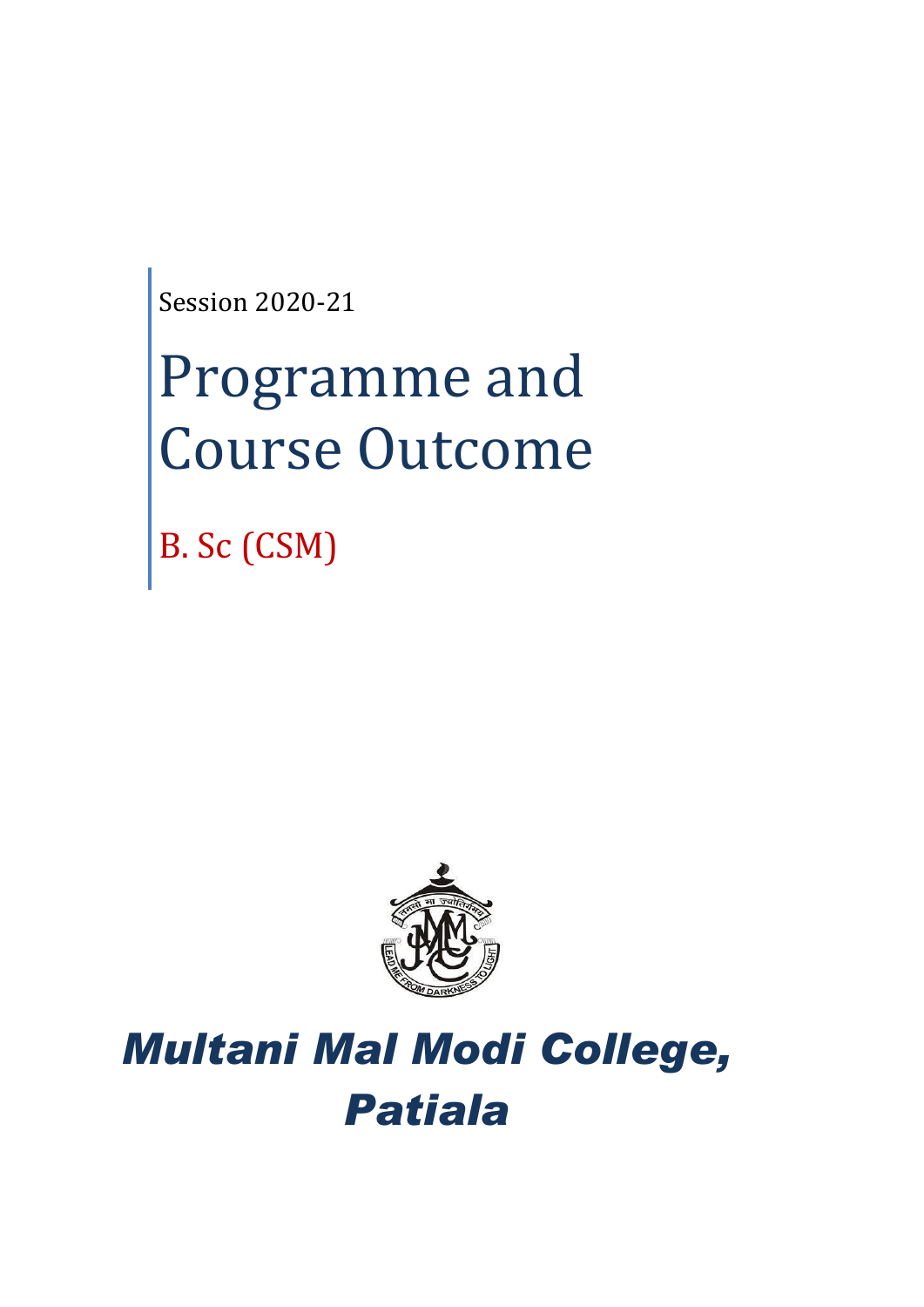# **Program Outcomes (POs)**

- PO1: Ability to communicate various concepts of mathematics, statistics and computer effectively using examples and their geometrical visualizations.
- PO2: Good overall knowledge of Statistics covering various aspects. As a result, they will not only be able to understand the important statistical techniques but also able to apply some commonly used statistical techniques to other fields.
- PO3: Ability to employ critical thinking in understanding the concepts in every area of mathematics and statistics.
- PO4: Ability to examine basic statistical issues in a more logical and methodical manner.
- PO5: Capability to identify logical flaws and loopholes in the arguments of practicing Statisticians, analyze and synthesize data from a variety of sources and accordingly draw conclusions.
- PO6: Capability for inquiring about appropriate questions relating to the concepts in various fields.
- PO7: Ability to think, acquire knowledge and skills through logical reasoning and to inculcate the habit of self-learning.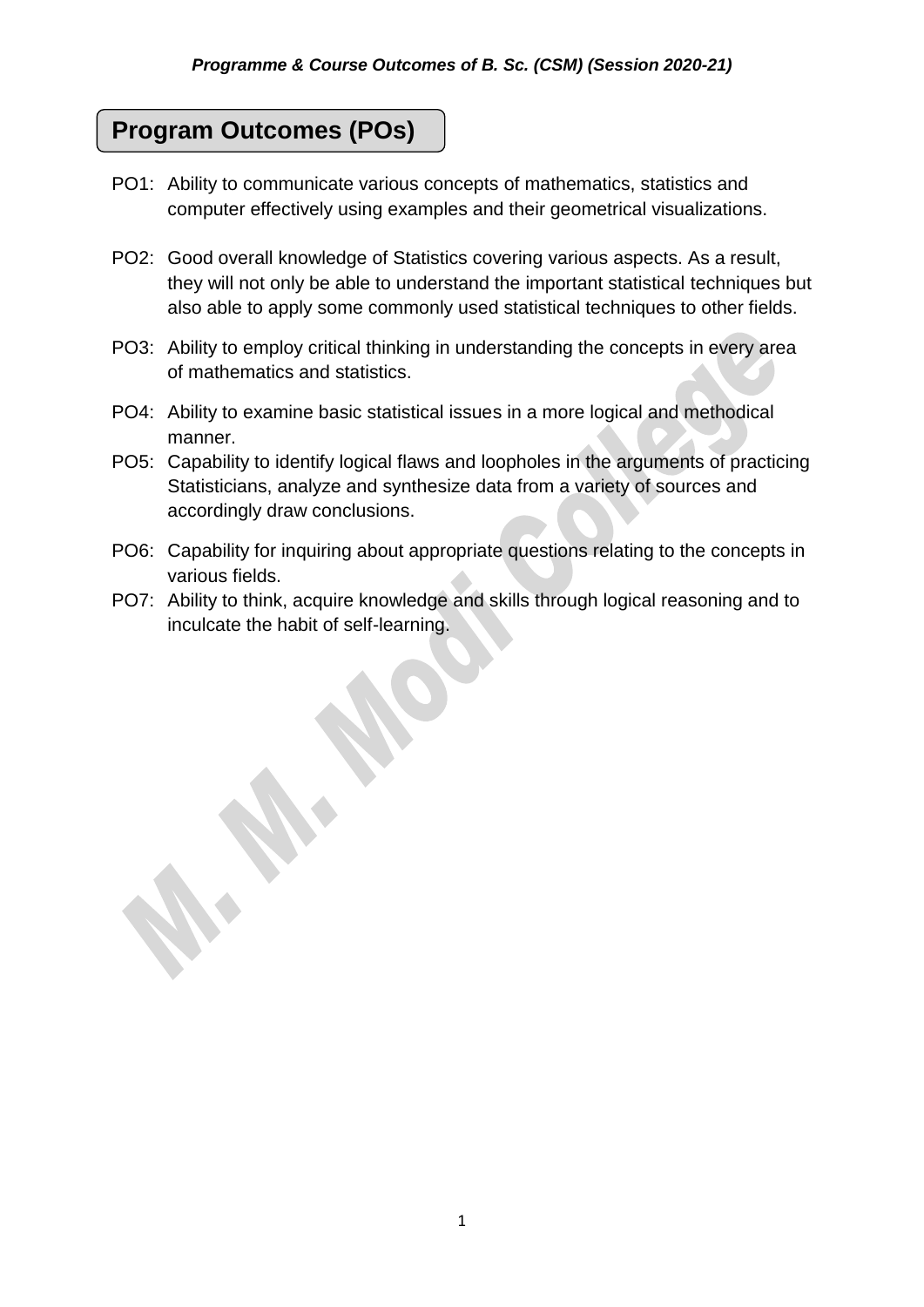# **Course Outcomes (COs)**

#### **B. Sc. (CSM) - I**

#### **Semester-1 st**

| Code                     | <b>Course</b>                                  |  |
|--------------------------|------------------------------------------------|--|
| <b>CSM 111</b>           | Algebra                                        |  |
| <b>CSM 112</b>           | <b>Trignometry and Differential Calculus</b>   |  |
| <b>CSM 113</b>           | <b>Computer Oriented Statistical Methods I</b> |  |
| <b>CSM 114</b>           | <b>Probability Theory I</b>                    |  |
| <b>CSM 116</b>           | Introduction to Information Technology         |  |
| <b>CSM 117</b>           | Computer Programing using C                    |  |
|                          | Qualifing Compulsory / Elementry Punjabi       |  |
|                          |                                                |  |
| Semester-2 <sup>nd</sup> |                                                |  |
| Code                     | <b>Course</b>                                  |  |

#### Semester-2<sup>nd</sup>

| Code           | <b>Course</b>                            |
|----------------|------------------------------------------|
| <b>CSM-121</b> | Integral Calculus & differtial equations |
| <b>CSM-122</b> | Geometry                                 |
| <b>CSM-123</b> | Computer oriented statistical method-II  |
| <b>CSM-124</b> | Probability Theory -II                   |
| <b>CSM-126</b> | Object Oriented Programming using C++    |
| <b>CSM-127</b> | <b>Management Information System</b>     |
|                | <b>Punjabi Compulsory</b>                |

# **CSM-111 ALGEBRA**

- C01: Understand Relations between the roots and coefficients of general
- polynomial equation C02: Understand Matrix Algebra in context of Vectors.
- C03: Apply computational techniques and algebraic skills essential for the study of Matrix Algebra.
- C04: Apply the knowledge of Matrix algebra in scientific fields.
- C05: Use the techniques of algebra in Statistics

#### **CSM-112 : TRIGONOMETRY AND DIFFERENTIAL CALCULUS**

CO 1: Understand Trigonometry including DeMoivre's theorem and its applications, Gregory's series and Summation of series.

CO 2: Understand the concept of limit, continuity of a function at a point,

Differentiability ,Concavity and convexity, Asymptotes ,Curvature and Tracing of curves

CO3: Solve higher order algebraic equations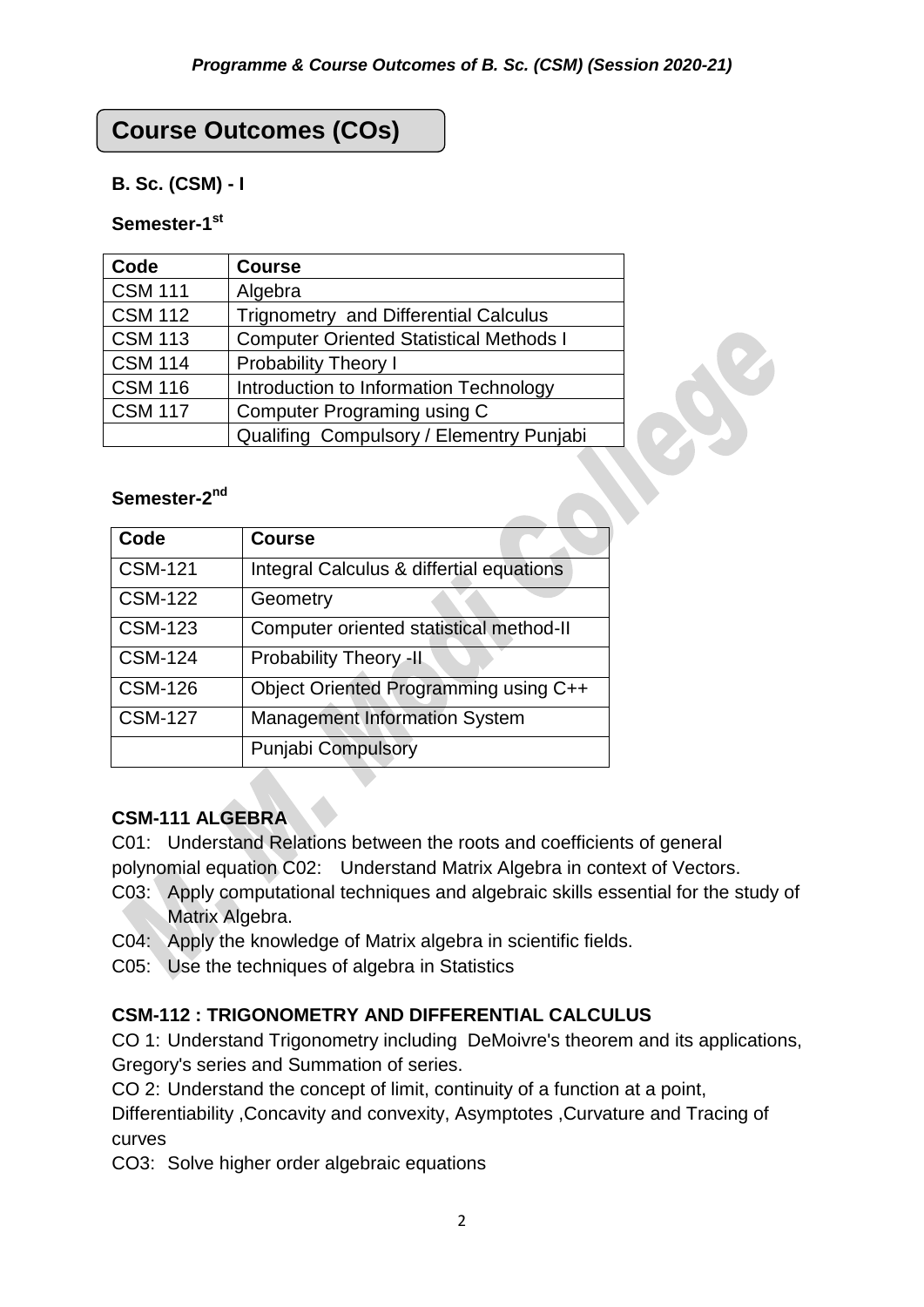CO4: Investigate and formulate various test and parameters used for analysis of current flow and sound waves in physics, computer science.

CO 5: Apply the concepts of trigonometry in complex analysis

# **CSM-113 : COMPUTER ORIENTED STATISTICAL METHODS-I**

CO1: Study data and its representation

CO2: understand Measures of central tendency, Dispersion, Skewness andKurtosis

CO3: interpret important theorems on probability and their use in solving real life problems

CO4: Know correlation, correlation coefficients and its applications.

# **CSM-114 : PROBABILITY THEORY-I**

CO1: Distinguish between random and non-random experiments.

CO2: Conceptualise the probabilities of events including frequentist and axiomatic approach.

CO3: Learn the notion of conditional probability including the concept of Bayes' Theorem.

CO4: Related the concept of discrete and continuous random variables and their probability distributions including expectation and moments of one as well as two variables.

# **CSM-116 INTRODUCTION TO INFORMATION TECHNOLOGY**

# **Upon the completion of the course the learner will be able to**

**PO-1**: Familiarization with the types of computer, peripheral devices, memory management, multimedia and number system.

**PO-2**: Learn about working of various input and output devices.

**PO-3**: Learnt about binary number representation along with its operations.

**PO-4**: Understand theoretical framework of internet and associated application of theinternet.

**PO-5**: Acquire the knowledge about the binary number representation along with its operations.

**PO-6**: Understand of the role of computers in business, education and society.

# **CSM-117 COMPUTER PROGRAMING USING C**

# **After completion of this course, students will be able to:**

**CO-1**: Understand of various concepts of programming language.

- **CO-2**: Develop logics and analytical ability solve problem.
- **CO-3**: Learn about procedural programming using functions.
- **CO-4**: Acquired various flow control statements.
- **CO-5**: Learn about various storage classes along with user defined data types.
- **CO-6:** Acquire knowledge of file handling
- **CO-7**: Work with arrays of complex structure data types.
- **CO-8**: Understanding a concept of functional hierarchical code organization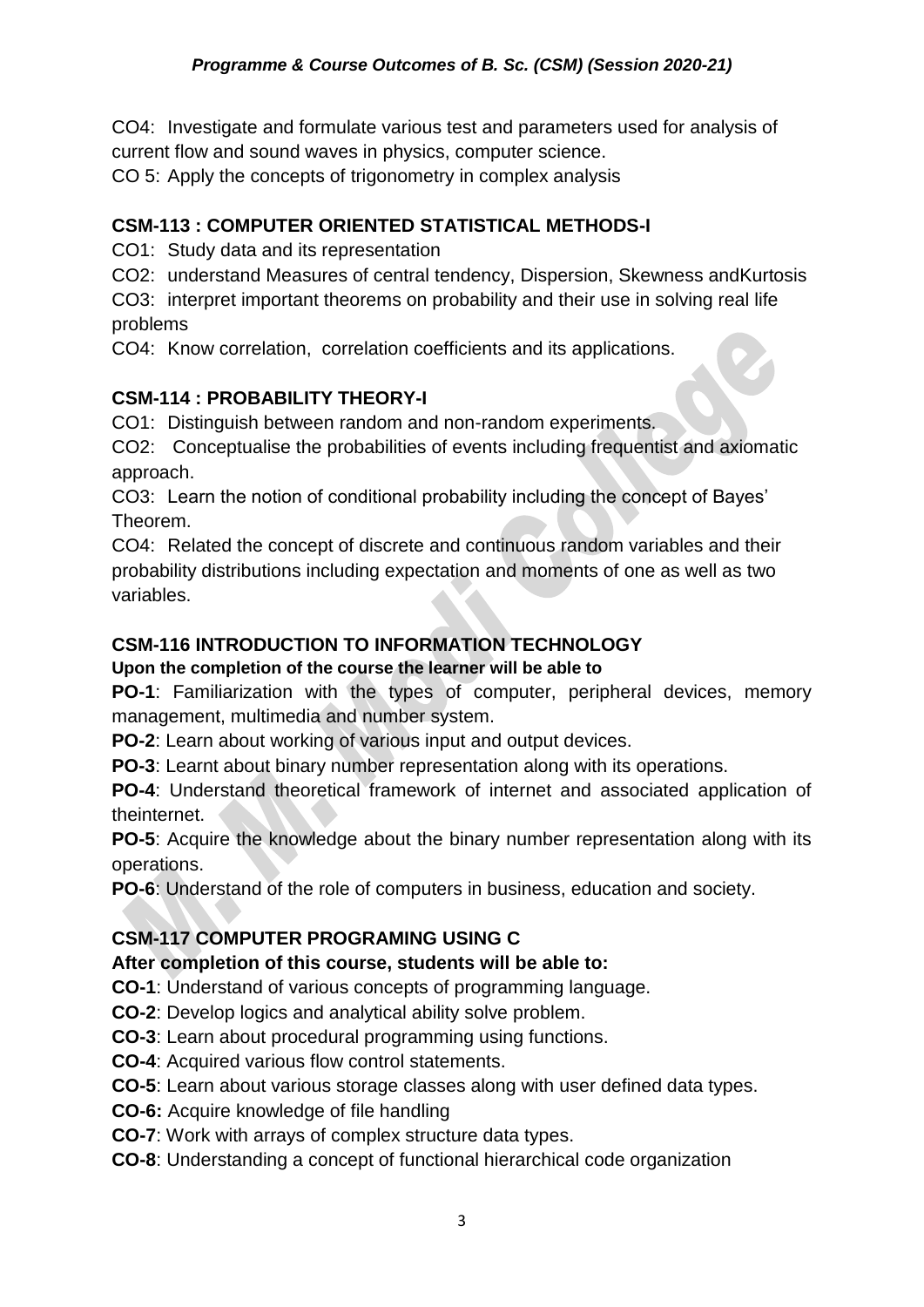# **PUNJABI**

# ਪੜ੍ਹਾਈ ਉਪਰੰਤ ਵਿਦਿਆਰਥੀਆਂ ਦੀ ਯੋਗਤਾ ਅਤੇ ਸਮਰਥਾ ਵਿਚ ਸਾਰਥਕ ਵਾਧਾ ਹੋਵੇਗਾ

- 1. ਸਾਹਿਤਕ ਰਚਨਾਵਾਂ ਦੇ ਮਾਧਿਅਮ ਨਾਲ ਵਿਦਿਆਰਥੀਆਂ ਅੰਦਰ ਸਾਹਿਤਕ ਰਚੀਆਂ ਦਾ ਵਿਕਾਸ ਹੁੰਦਾ ਹੈ।
- 2. ਭਾਸ਼ਾ ਦੀ ਸਿਧਾਂਤਕ ਜਾਣਕਾਰੀ ਨਾਲ ਵਿਦਿਆਰਥੀ ਦੀ ਭਾਸ਼ਾਈ ਸਮਰੱਥਾ ਵਿਚ ਵਾਧਾ ਹੁੰਦਾ ਹੈ
- 3. ਸਮਾਜਕ ਵਾਤਾਵਰਣ ਤੇ ਸਭਿਆਚਾਰਕ ਵਿਸ਼ਿਆਂ ਸਬੰਧੀ ਗਿਆਨ ਦੀ ਪਾਪਤੀ ਹੋਵੇਗੀ।
- 4. ਵਿਦਿਆਰਥੀਆਂ ਵਿਚ ਆਲੋਚਨਾਤਮਕ ਤੇ ਸਿਰਜਣਾਤਮਕ ਸੋਚ/ਪਹੁੰਚ ਦਾ ਵਿਕਾਸ ਹੋਵੇਗਾ ਜਿਸ ਨਾਲ ਉਹ ਸਮਾਜ ਪਤੀ ਜਿੰਮੇਵਾਰ ਹੁੰਦੇ ਹਨ।
- 5. ਮਨੁੱਖੀ ਹੋਂਦ ਦੇ ਸੰਕਟਾਂ ਦੀ ਨਿਸ਼ਾਨਦੇਹੀ ਅਤੇ ਉਹਨਾਂ ਦਾ ਯੋਗ ਹੱਲ ਲੱਭਣ ਦੇ ਸਮਰੱਥ ਹੋਣਗੇ।
- 6. ਵਿਦਿਆਰਥੀ ਆਪਣੇ ਵਿਚਾਰਾਂ ਨੂੰ ਲਿਖਿਤ ਅਤੇ ਮੌਖਿਕ ਰੂਪ ਵਿਚ ਵਿਅਕਤ ਕਰਨ ਦਾ ਹੁਨਰ ਹਾਸਲ ਕਰਨਗੇ।
- 7. ਵਿਦਿਆਰਥੀਆਂ ਵਿਚ ਪੰਜਾਬੀ ਭਾਸ਼ਾ ਦੀ ਵਿਆਕਰਨਕ ਮਹਾਰਤ ਨਾਲ ਕਿਸੇ ਵੀ ਹੋਰ ਭਾਸ਼ਾ ਨੂੰ ਆਸਾਨੀ ਨਾਲ ਗੁਹਿਣ/ਸਮਝਣ ਦੀ ਯੋਗਤਾ ਦਾ ਵਿਕਾਸ ਹੋ ਜਾਂਦਾ ਹੈ।

# **CSM 121: INTEGRAL CALCULUS AND DIFFERENTIAL EQUATIONS**

CO 1: Understand definite integrals ,Quadrature and rectification ,Volumes and surfaces of solids of revolution

CO 2: Apply and deduce Area and volume of two dimensional surfaces using analytical methods.

CO3: Solve Equations of first order and first degree, Equations of First order higher degree, Linear differential equations of second order

CO 4: Understand Geometrical meaning of a differential equation and Orthogonal trajectories

CO 5: Apply fundamental principles of Ordinary and Partial Differential Equations for solving parabolic, hyperbolic and elliptic equations.

CO 6: Develop the ability to apply differential equations to significant applied and theortical problems.

# **CSM 122- GEOMETRY**

CO 1: Understand and identify general equation of conics, Sphere, Cone and cylinder.

CO 2: Understand and identify Pole and polar forms of conic ,Special properties of parabola, ellipse and hyperbola

CO 3: Identify and Investigate curves represented by second degree equation in two variables.

CO 4 : Solve and reduce second degree equation to standard forms.

CO 5: Apply and judge shape of curves correlate their physical properties.

CO 6: Formulate his knowledge in animation, aviation, computer graphics,

construction, engineering and many more real world domains

# **CSM 123 (Computer Oriented Statistical Methods-II)**

CO 1: Understand Bivariate Data: Scatter Diagram, Product Moment Correlation Coefficient and Its Properties.

CO 2: Find Coefficient of Determination. Spearman's Rank Correlation Coefficient.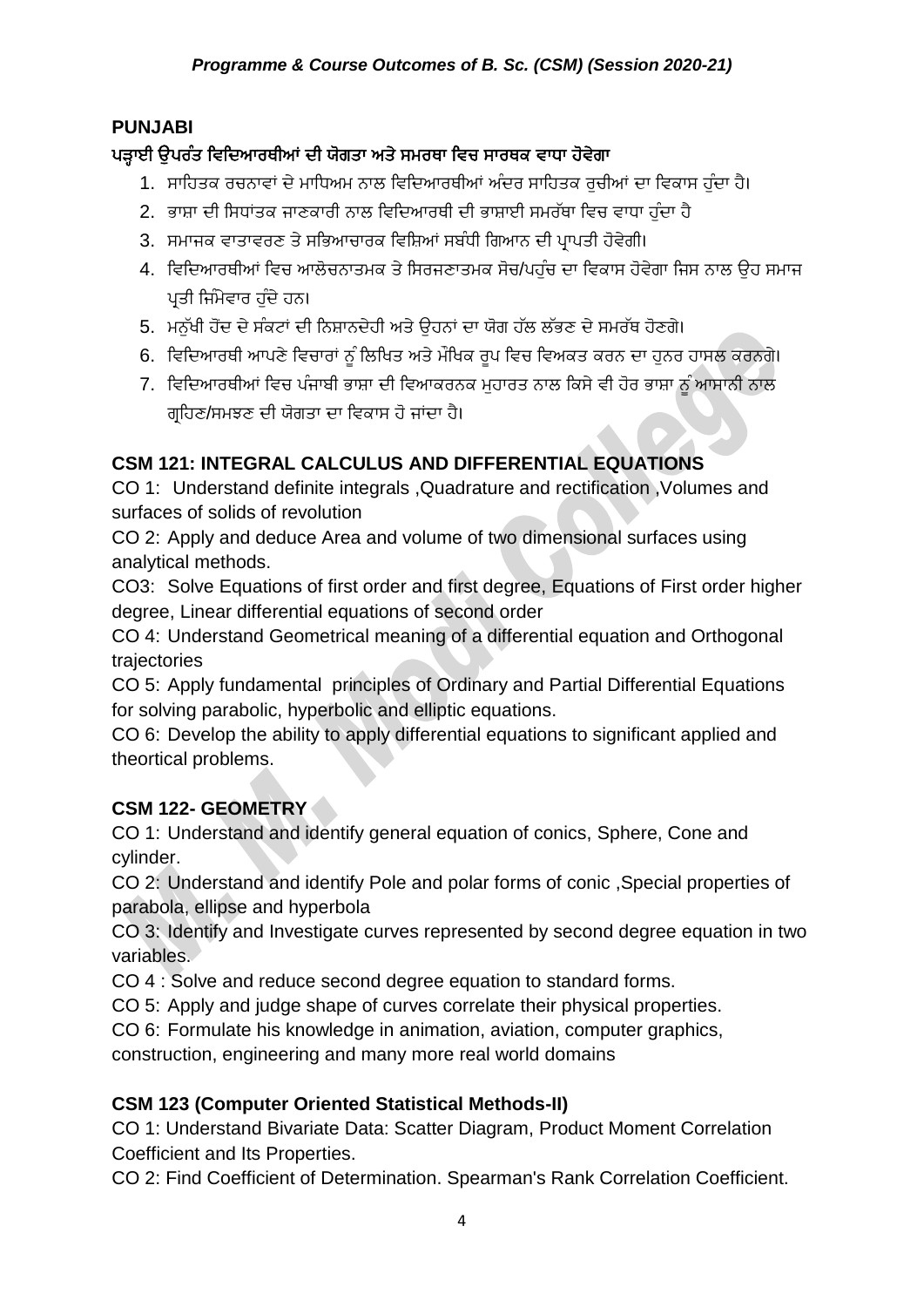#### *Programme & Course Outcomes of B. Sc. (CSM) (Session 2020-21)*

CO 3: Understand Concept of Errors in Regression, Principle of Least Square, Fitting of Linear Regression and Related Results.

CO 4: Apply Concepts of Multiple Regression, Correlation to real life problems.

CO 5: Analyze the data using various measures of Association for Two Way Classified Data.

#### **CSM-124 (PROBABILITY THEORY– II)**

CO 1: Understand Standard univariate discrete and continuous distributions.

CO 2: Apply Chebyshev's inequality and weak law of large Numbers in daily life..

CO 3: Understand central limit theorem, which establish the remarkable fact that the empirical frequencies of so many natural populations, exhibit a bell shaped curve.

# **CSM-126 OBJECT ORIENTED PROGRAMING USING C++**

#### **After the completion of the course the learner will be able to**

**CO-1**: Understand the benefits of Object-Oriented Programming (OOP) as compare to Traditional Programming approach and resolve problem in domain of objectoriented programming.

**CO-2**: Familiarization with a widely range of features of object-oriented programming using C++

**CO-3**: Understand Object oriented approach for finding solutions to various problems with the help of C++ language.

**CO-4**: Understand the concept of polymorphism with the help function overloading and virtual functions.

**CO-5**: Acquire various types of various types and forms of inheritance.

**CO-6**: Understand basic of generic functions and classes.

# **CSM-127 MANAGEMENT INFORMATION SYSTEM**

#### **After completion of this course, students will be able to:**

**CO-1:** Understand the concept of information, system, value of information, elements of a system and role of information system.

**CO-2:** Understand the classification of MIS.

**CO-3:** Experience various stages in the development of MIS and applications of Information Systems in functional areas of MIS.

**CO-4:** Have a clear idea about DSS and its difference from MIS.

# **PUNJABI**

# ਉਪਰੰਤ ਵਿਦਿਆਰਥੀਆਂ ਦੀ ਯੋਗਤਾ ਅਤੇ ਸਮਰਥਾ ਵਿਚ ਸਾਰਥਕ ਵਾਧਾ ਹੋਵੇਗਾ

- 1. ਵਿਆਕਰਨਕ ਪੱਧਰ ਉੱਤੇ ਪੰਜਾਬੀ ਭਾਸ਼ਾ ਨੂੰ ਸ਼ੁੱਧ ਰਪ ਵਿਚ ਉਚਾਰਨ, ਲਿਖਣ ਅਤੇ ਪੜ੍ਹਨ ਦਾ ਹਨਰ ਪੈਦਾ ਹੁੰਦਾ ਹੈ।
- 2. ਪੰਜਾਬੀ ਭਾਸ਼ਾ ਦੇ ਸ਼ਬਦ ਨਿਰਮਾਣ ਪ੍ਰਬੰਧ ਦਾ ਗਿਆਨ ਹੁੰਦਾ ਹੈ।
- 3. ਵਾਰਤਕ ਨਾਲ ਸਬੰਧਿਤ ਵਿਸ਼ੇ ਪੜ੍ਹਨ ਕਰਕੇ ਵਿਦਿਆਰਥੀਆਂ ਵਿਚ ਨਵੇਂ ਵਿਚਾਰ ਪੈਦਾ ਹੁੰਦੇ ਹਨ।
- 4. ਵੱਖ ਵੱਖ ਉਪਭਾਸ਼ਾਵਾਂ ਦੀ ਵੱਖਰਤਾ ਰਾਹੀਂ ਪੰਜਾਬ ਦੀ ਭਾਸ਼ਾਈ ਭਿੰਨਤਾ ਤੇ ਵਿਸ਼ਾਲਤਾ ਦਾ ਗਿਆਨ ਹੁੰਦਾ ਹੈ।
- 5. ਨਿਜੀ ਅਤੇ ਵਪਾਰਕ ਚਿੱਠੀ-ਪੱਤਰ ਰਾਹੀਂ ਸਰਲ ਪੇਸ਼ਕਾਰੀ ਅਤੇ ਸੰਚਾਰ ਯੋਗਤਾ ਦਾ ਵਿਕਾਸ ਹੁੰਦਾ ਹੈ।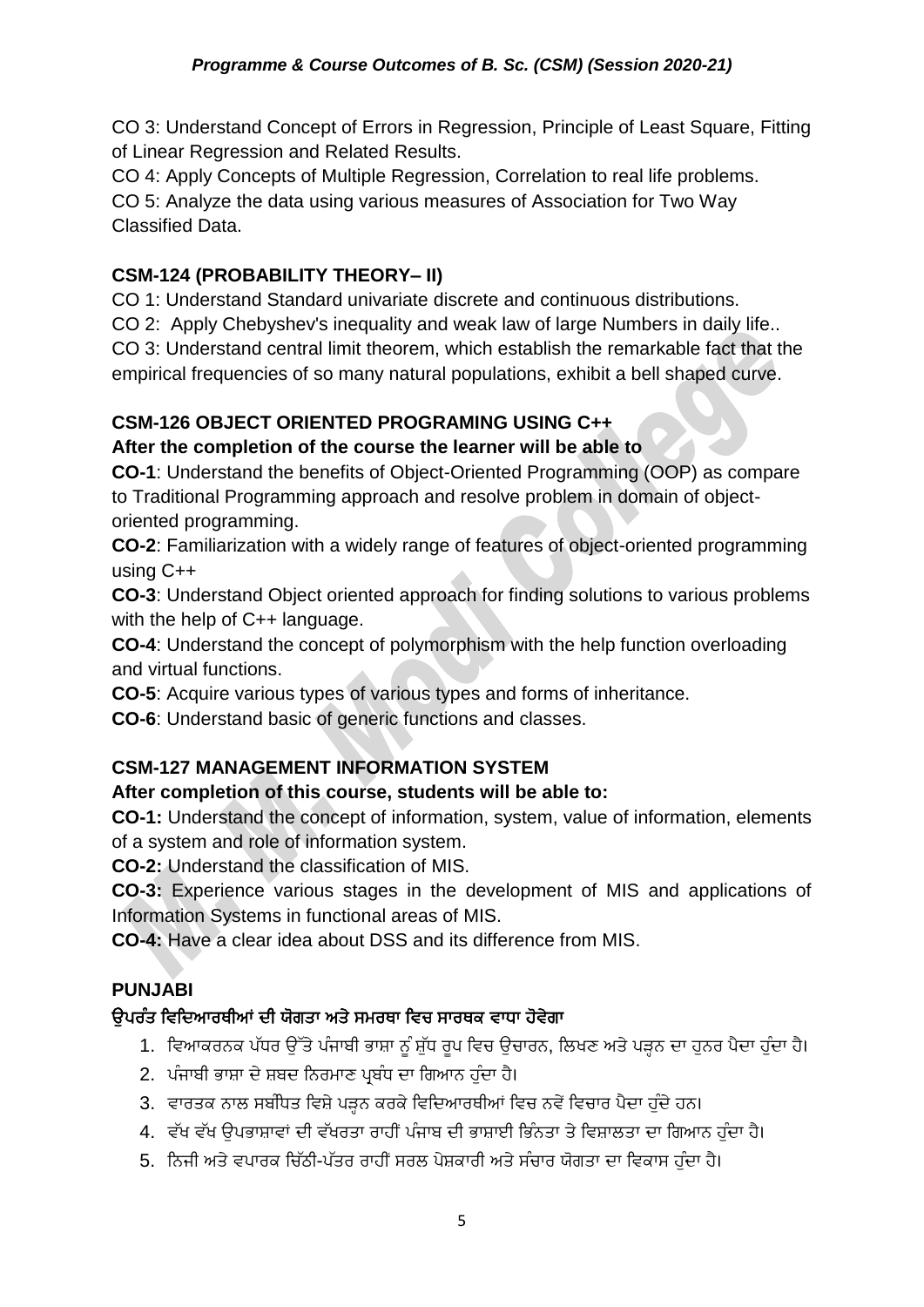# **Course Outcomes (COs)**

#### **B. Sc (CSM) - II**

#### **Semester-3rd**

| Code           | <b>Course</b>                  |
|----------------|--------------------------------|
| <b>CSM 231</b> | <b>Advance Calculus</b>        |
| <b>CSM 232</b> | <b>Differential Equation</b>   |
| <b>CSM 233</b> | <b>Applied Statistics</b>      |
| <b>CSM 234</b> | <b>Statistical Inference-I</b> |
| <b>CSM 236</b> | Data Structure                 |
| <b>CSM 237</b> | <b>DBMS</b>                    |

#### **Semester-4th**

| <b>CODE</b>    | <b>COURSES</b>                 |
|----------------|--------------------------------|
| <b>CSM 241</b> | Real analysis                  |
| <b>CSM 242</b> | Topics in analysis             |
| <b>CSM 243</b> | <b>Industrial Statistics</b>   |
| <b>CSM 244</b> | <b>Statistical Infrence-II</b> |
| <b>CSM 246</b> | <b>Operating System</b>        |
| <b>CSM 247</b> | A.S.P.NET                      |
|                |                                |

# **CSM 231: ADVANCED CALCULUS**

CO 1: Analyze and relate sequences and series of real values functions in terms of convergence in and divergence in  $\mathbb{R}^2$ .

- CO 2: Understand the Concept of Point-wise and Uniform convergence of sequence and series of functions with special reference to power Series.
- CO 3: Identify and discuss the convergence of sequence and series of functions.
- CO 4: Understand the use of derivatives in Taylor's theorem, error estimation, and to Find Maximum and Minimum values of real-life situations.

# **CSM 232: DIFFERENTIAL EQUATIONS**

CO-1: Obtain series solutions of several important classes of ordinary differential equations including Bessel's, Legendre differential equations. Also able to derive the generating functions and recurrence relations, orthogonality properties and interpret their qualitative behaviour.

CO-2: Discover the use of Bessel, Legendre's, Hermite's equations in real-life problems.

CO 3: Solve the first-order linear PDE's with the aid of Lagrange's method and nonlinear PDEs of first order with Charpits' method.

CO 4: Derive solutions of linear PDEs of second and higher order with constant coefficients.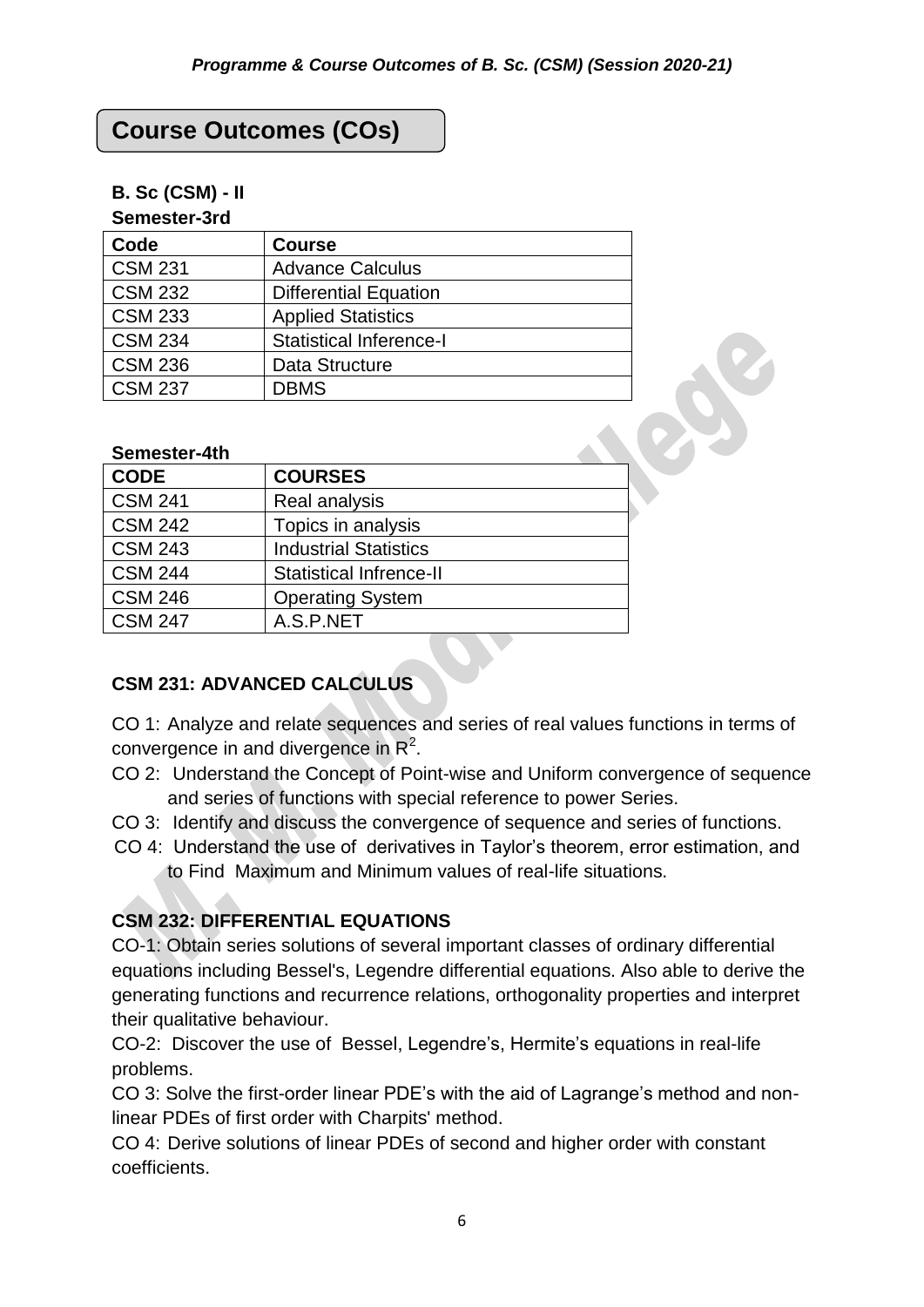CO 5: Apply and formulate integral transform techniques applied to various situations in physics, engineering, and other mathematical contexts.

# **CSM 233: APPLIED STATISTICS**

CO 1: Learn the Definition of Time Series, components of a time series and methods of fitting mathematical curves..

CO 2: Interpret and visualize problems involved in the construction of index numbers, criterion of good index numbers, errors in index numbers.

CO3: Use some useful concepts to get an important background material for taking up an advanced course in financial econometrics and data analysis.

# **CSM 234 : STATISTICAL INFERENCE – I**

- CO1: Understand the notion of a parametric models, point and interval estimation of the parameters of those models.
- CO2: Obtain the sufficient statistic, minimal sufficient statistic, m.l.e., moment estimator of the parameter.
- CO3: Understand the concept of MVUE, UMP , UMPU test with there applications.
- CO4: Compute probabilities of types of error, asymptotic confidence interval of a parameter and its relation with testing of hypothesis problem.
- CO5: Formulate null and alternative hypotheses and apply small, large sample and non-parametric tests in real life problems.

# **CSM-236 :DATA STRUCTURE COURSE OUTCOMES**

# **After completion of this course, students will be able to:**

**CO-1:** Be familiar with basic data structure and algorithms.

**CO-2:** Design and analyze programming problem statements

**CO-3:** Choose appropriate data structures and algorithms and use it to design algorithms for a specific problem.

**CO-4:** Handle operations like searching, insertion, deletion and traversing mechanism

**CO-5:** Come up with analysis of efficiency and proofs of correctness

# **CSM-237 DATA BASE MANAGEMENT SYSTEM**

# **Upon the completion of the course the learner will be able to**

CO-1: Familiarization with various features and applications of Database Management system.

CO-2: Acquire knowledge about database languages (DDL, DML, DCL)

CO-3: Learn how to design a database by using different data models.

CO-4: Understand the database handling during execution of the transactions along with concurrent access.

CO-5: Ability to perform various types of SQL queries.

CO-6: Able to design a good database using normalization, decomposition and functional dependency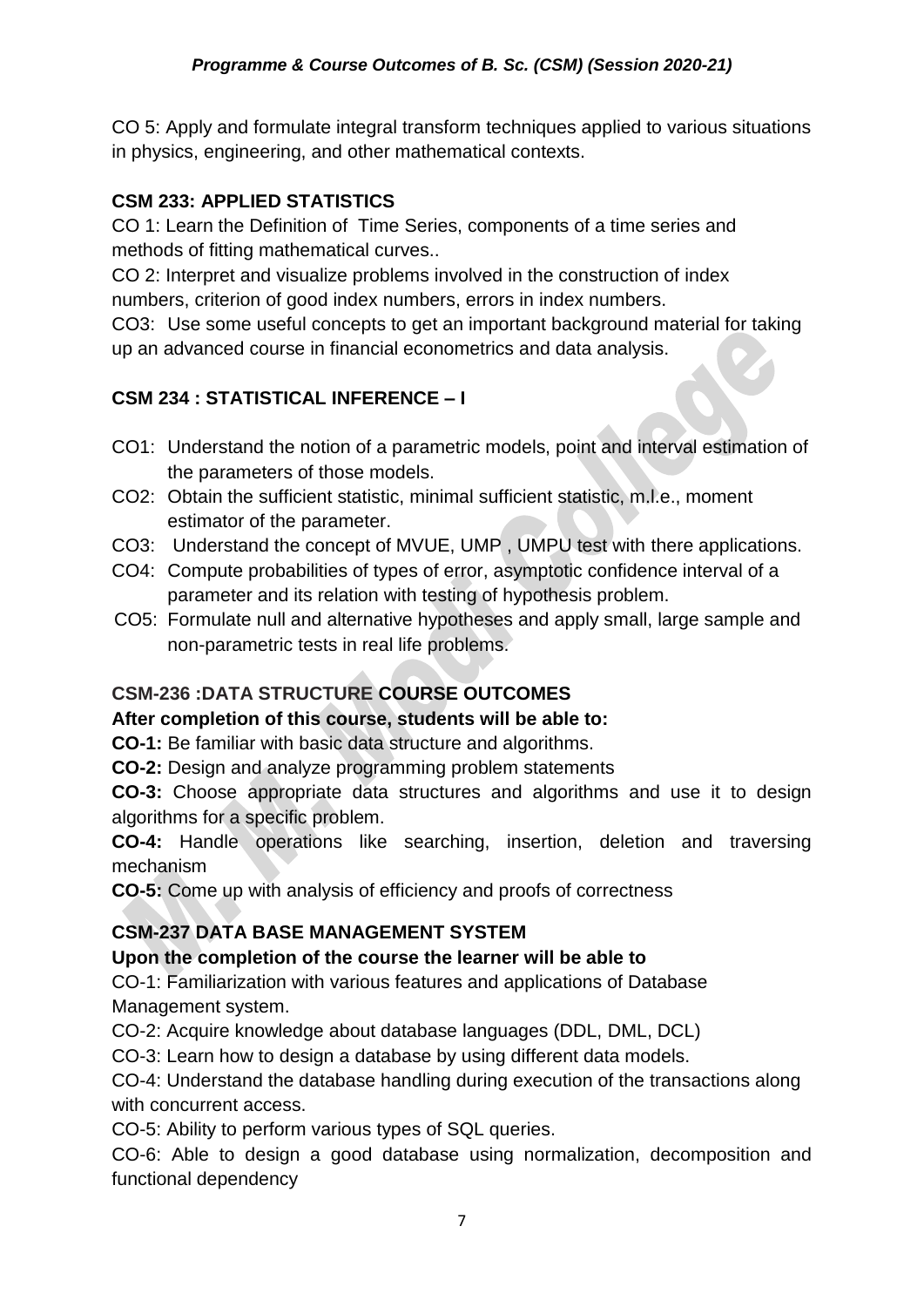#### **CSM 241: REAL ANALYSIS**

CO 1: Understand the concept of Riemann Integration.

CO 2: Implement logical thinking to prove the basic results of real analysis.

CO 3: Relate the concept of infinite series and Improper Integrals.

CO 4: Understand the concept of Limit, Continuity of Functions of several variables, differentiability of real-valued functions of two variables.

CO 5: Understand the use of partial derivatives in Taylor's theorem, error estimation, and to find Maximum and Minimum values of real-life situations.

# **CSM 242: TOPICS IN ANALYSIS**

CO1: Understand the concept of Beta and Gamma functions, double and triple Integrals.

CO2: Evaluate Line, surface and volume integrals.

CO 3: Identify and apply Greens Theorem, Stokes Theorem, and the Divergence Theorem.

CO 4: Investigate the Theory of Vector Calculus with relevant examples.

CO 5: Understand the Concept of Point-wise and Uniform convergence of sequence and series of functions with special reference to power Series.

# **CSM 243: INDUSTRIAL STATISTICS**

CO 1: Understand the technique of control charts for process control, three sigma control limits and specification limits.

CO 2: Understand basic of production process monitoring and apply concept of control charts on it.

CO3: Apply the acceptance and continuous sampling plans in production process.

CO 4: Know and apply the concept of weighted control charts, six sigma.

CO5: Apply inventory models to analyze real world systems.

# **CSM 244: STATISTICAL INFERENCE – II**

CO 1: Learn and get acquainted with various Sampling distributions

CO 2: Calculate the mean and variance of a univariate normal distribution.

CO3: Analyze and compare two univariate normal distributions through their means and variances.

CO 4: Know about exact tests and confidence intervals*,*Large sample tests,

homogeneity of populations and goodness of fit.

CO 5: Draw conclusions about the whole population on the basis of a sample.

# **CSM-246: OPERETING SYSTEM**

# **After completion of this course, students will be able to:**

**CO-1**: Learn the mechanisms of OS to handle processes and threads and their communication.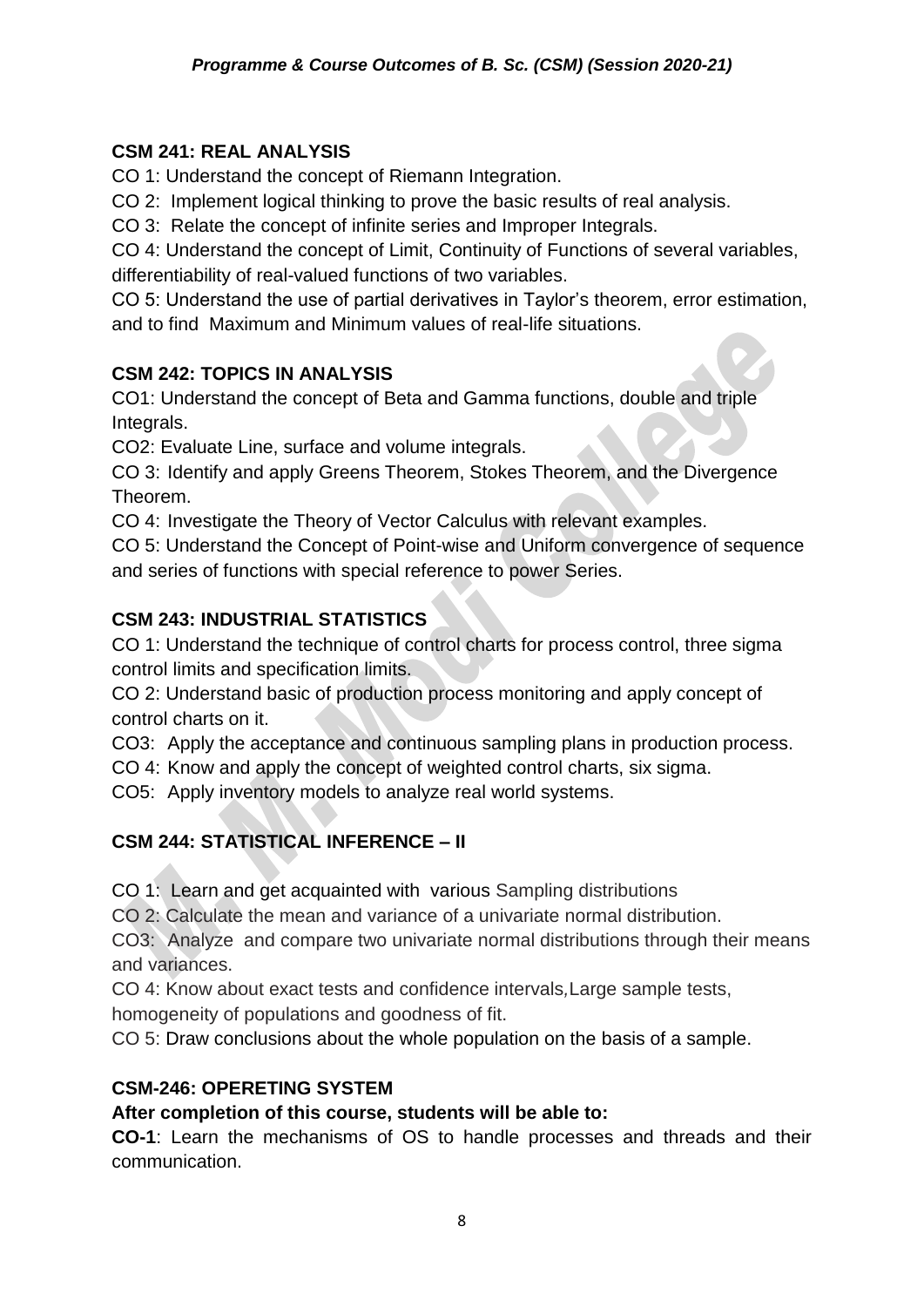**CO-2**: Use different data types, operators and console I/O function in a computer program.

**CO-3**: Learn the mechanisms involved in memory management in contemporary OS.

**CO-4**: Gain knowledge on distributed operating system concepts that includes architecture, deadlock detection algorithms and agreement protocols.

**CO-5**: Understand different approaches to memory management.

**CO-6**: Understand the structure and organization of the file system

#### **CSM-247: ASP.NET**

**CO-1**: Write, compile and debug programs using ASP.NET language.

**CO-2**: Knowledge and Use of different data types, operators, loops and other control structures in web programming.

**CO-3**: Design programs accepting user inputs and various other standard controls.

**CO-4**: Understand the implementation of arrays, and events.

**CO-5**: Comprehend the concepts of classes and objects: declaration, initialization and implementation.

**CO-6**: Apply the various rich web features like file uploads, debugging, caching and deploying ASP.NET pages et cetera.

**CO-7**: Understand and learn the concepts related with ASP.NET security, localizing ASP.NET applications.

**CO-8**: Ability to develop programs to implement and use all the above specified concepts and features in programming.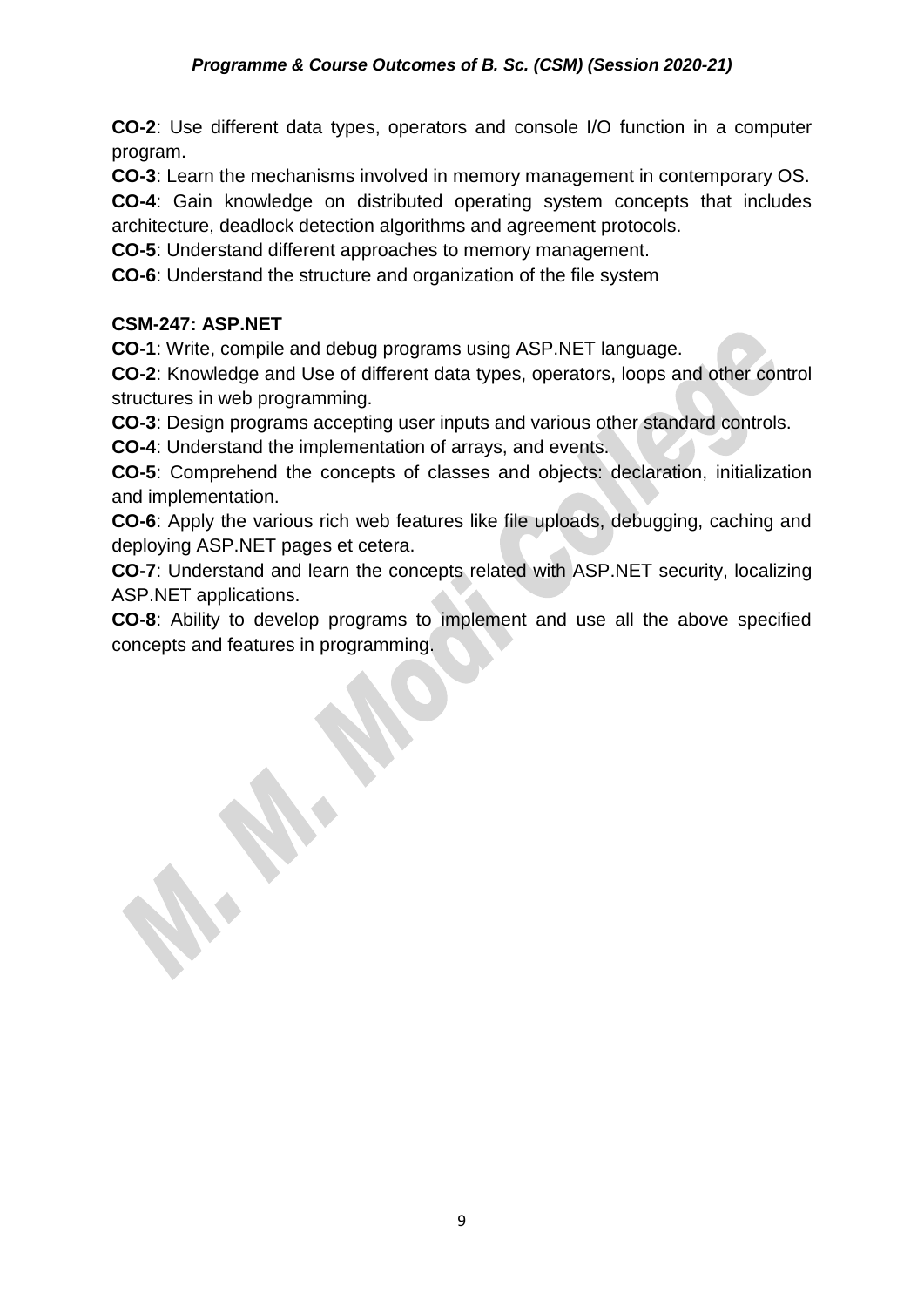# **Course Outcomes (COs)**

#### **B. Sc (CSM) - III**

#### **Semester- 5 th**

| Code           | <b>Course</b>                |  |
|----------------|------------------------------|--|
| <b>CSM-351</b> | <b>Communication Skills</b>  |  |
| <b>CSM-352</b> | Abstract Algebra             |  |
| <b>CSM-353</b> | <b>Discrete Mathematics</b>  |  |
| <b>CSM-354</b> | Comp. Ori. Numerical Methods |  |
| <b>CSM-355</b> | Sample Surveys               |  |
| <b>CSM-357</b> | <b>CNDC</b>                  |  |
| <b>CSM-358</b> | <b>Visual Programing</b>     |  |

#### **Semester- 6 th**

| <b>CODE</b>    | <b>COURSE</b>                      |
|----------------|------------------------------------|
| <b>CSM 361</b> | <b>Communication Skills</b>        |
| <b>CSM 362</b> | <b>Mechanics</b>                   |
| <b>CSM 363</b> | Linear Algebra                     |
| <b>CSM 364</b> | <b>Linear Programming</b>          |
| <b>CSM 365</b> | Design and Analysis Of Experiments |
| <b>CSM 367</b> | Oracle                             |
| <b>CSM 368</b> | <b>Software Engineering</b>        |

#### **CSM 351: COMMUNICATION SKILLS**

CO-1:Learn the skills of effective communication and all the methods of communication.

CO-2: Improve reading skills with proper accent and flow.

CO-3: Improve writing skills with all the rules and effective word usage.

CO-4: Learn the all the elements of language reading writing and listening.

CO-5: Learn the use of business elements and business filed documentations as letter writing, purchases etc.

CO-6: Use the abbreviations of words, and make proper sentence making with abbreviation.

# **CSM 352 : ABSTRAT ALGEBRA**

CO 1:Define and construct algebraic structures like Groups, Rings, Unique Factorization Domains, Principal Ideal Domains, Euclidean Domains, Polynomial rings over UFD.

CO 2: Develop new structures based on a given structure and compare them.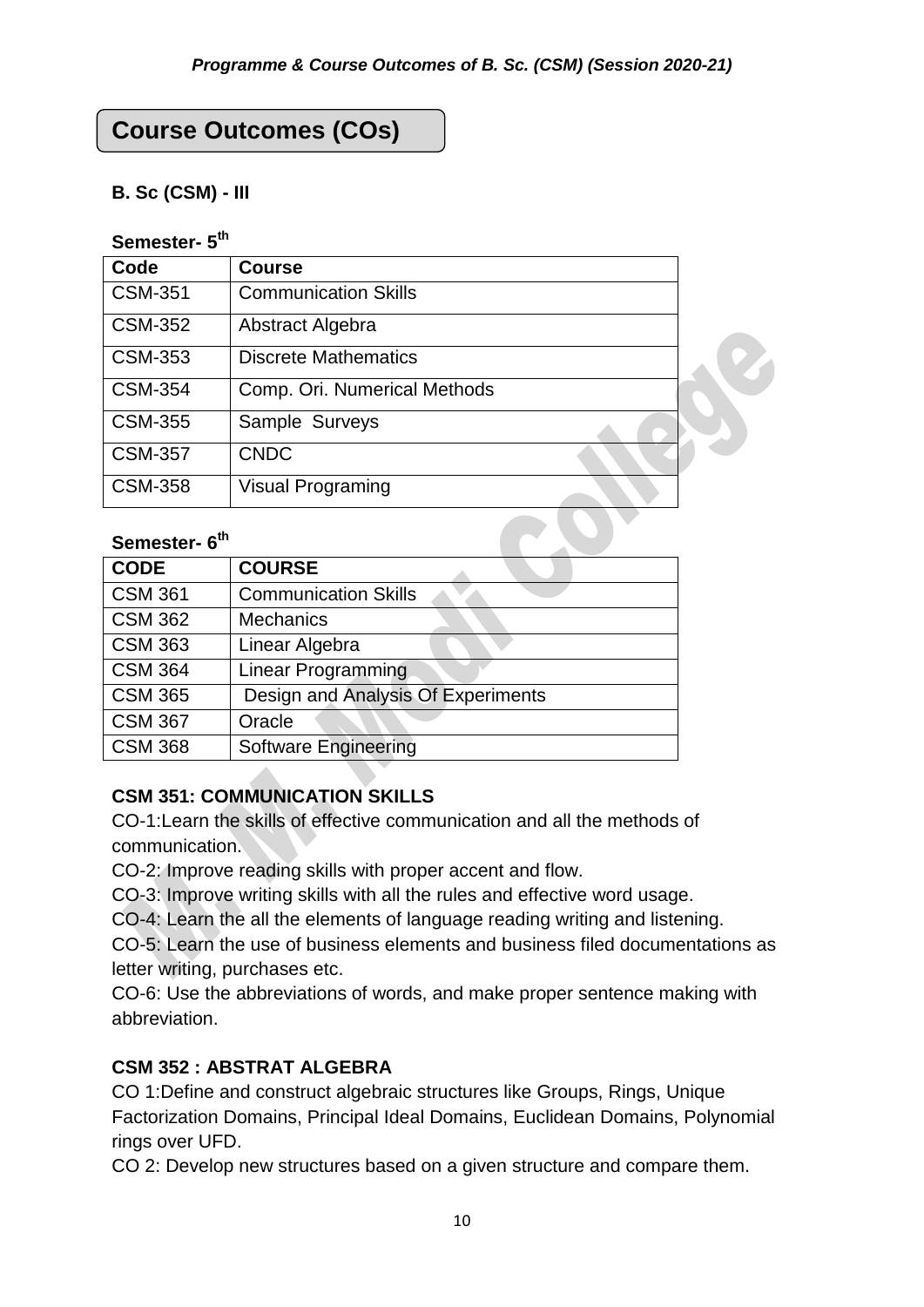CO-3: Analyse algebraic structures in details.

CO 4: Use and prove the definitions and theorems of Abstract Algebra. CO 5:Use and apply the concepts of Group and Ring Theory in Galois theory, Algebraic geometry, Combinatorics.

#### **CSM 353: DISCRETE MATHEMATICS**

CO-1: Understand and Define basic notations in graph theory & trees.

CO-2: Generate the Passwords by using the techniques of counting principles

CO-3: Demonstrate different traversal methods for trees and graphs.

CO-4: Understand set theory, inductive way of thinking, complex counting techniques, Binary relations and recurrence relations.

CO-5: Apply shortest path algorithm to determine fastest driving routes.

CO-6: Construct Model problems in Computer Science using graphs and trees CO 7: Interpret and investigate applications of Boolean algebra and Boolean functions, logic gates, switching circuits in electronics.

# **CSM –354: COMPUTER ORIENTED NUMERICAL METHODS.**

CO1: Understand the errors, source of error and its effect on any computation. CO2: Compare the viability of different approaches to numerical solutions of problems arising in roots of solution of non linear equations, ,solution of linear system.

CO3: Tabulate the functions and data set using interpolation and least square curves.

CO4: Solve initial and boundary value problems in differential equation using different numerical methods.

CO5: Apply various numerical methods in real life problems.

# **CSM –355: SAMPLE SURVEYS**

- CO1: To learn scientific view to conduct the survey in proper way to collect the data about specific perspective
- CO2: Understand the basic principles underlying survey design and estimation.
- CO3: Apply the different sampling methods for designing and selecting a sample from a population.

CO4: Implement Cluster sampling, Ratio and Regression estimation in real life problems.

CO5: Analysis the Variance of estimators of population mean, population proportion and their estimators.

# **CSM –357: COMPUTER NETWORK AND DATA COMMUNICATION On completion of this course, the students will be able to:**

**CO-1:** On completion of this course, the students will be able to:

**CO-2:** Understand the basic concepts, types of networks, OSI, ans TCP/IP models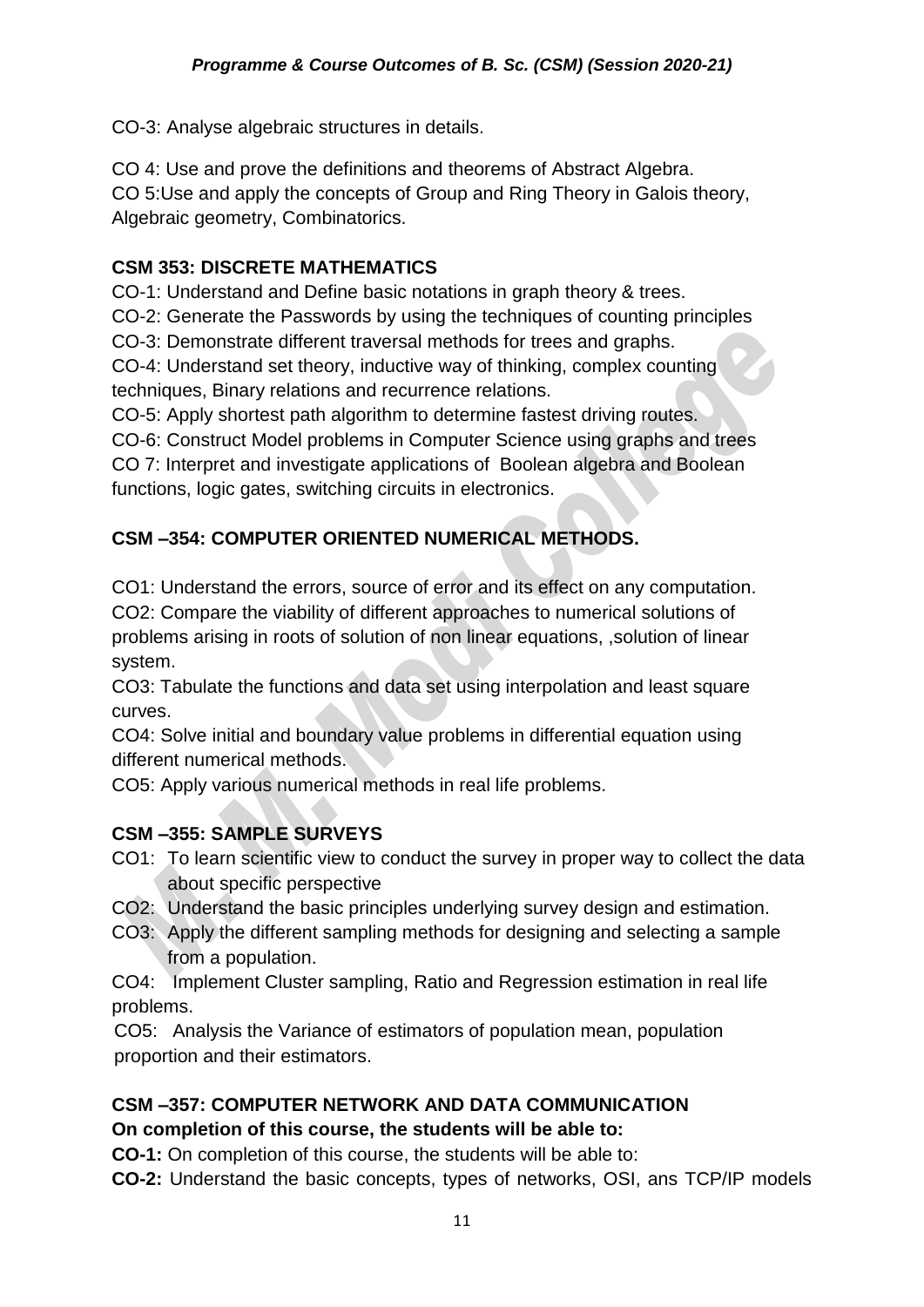with working of all the layers in detail

**CO-3:** Learn and understand the working of different hardware components used in networking and various communication protocols

**CO-4:** Learn and understand various issues involved in network security, and methods used to implement network security.

# **CSM –358: VISUAL PROGRAMING**

**On completion of this course, the students will be able to:**

**CO-1:** Design, create, build, and debug Visual Basic applications.

**CO-2:** Explore Visual Basic's Integrated Development Environment (IDE).

**CO-3:** Write and apply decision structures for determining different operations.

**CO-4:**Understand and identify the fundamental concepts of object-oriented programming.

**CO-5:** Perform tests, resolve defects and revise existing code.

# **CSM 361: COMMUNICATION SKILLS**

CO-1:Learn the skills of effective communication and all the methods of communication.

CO-2:improve reading skills with proper accent and flow.

CO-3:improve writing skills with all the rules and effective word usage.

CO-4:learn the all the elements of language reading writing and listening.

CO-5:learn the use of business elements and business filed documentations as letter writing, purchases etc.

CO-6: use the abbreviations of words, and make proper sentence making with abbreviation.

# **CSM 362 MECHANICS**

CO-1: Understand the necessary conditions for equilibrium of particles acted upon by number of forces.

CO-2:Resolve system of forces to a resultant force and a resultant couple.

CO 3: Learn about the concepts of Null Point,Null Line and Null Plane with respect to a system of forcing on a rigid body.

CO 4: Explain the Kinematics and Kinetics of rectilinear and planar motion of a particle including constrained oscillatory motion .

CO 5: Formulate the knowledge of Mechanics to higher courses like the theory of elasticity, fluid mechanics etc.

# **CSM 363 LINEAR ALGEBRA**

CO-1: Understand real vector spaces, subspaces, basis, dimension, and their properties

CO-2: Use the definition and properties of linear transformations and matrices of linear transformations.

CO 3: Obtain various variants of diagonalization of linear transformations.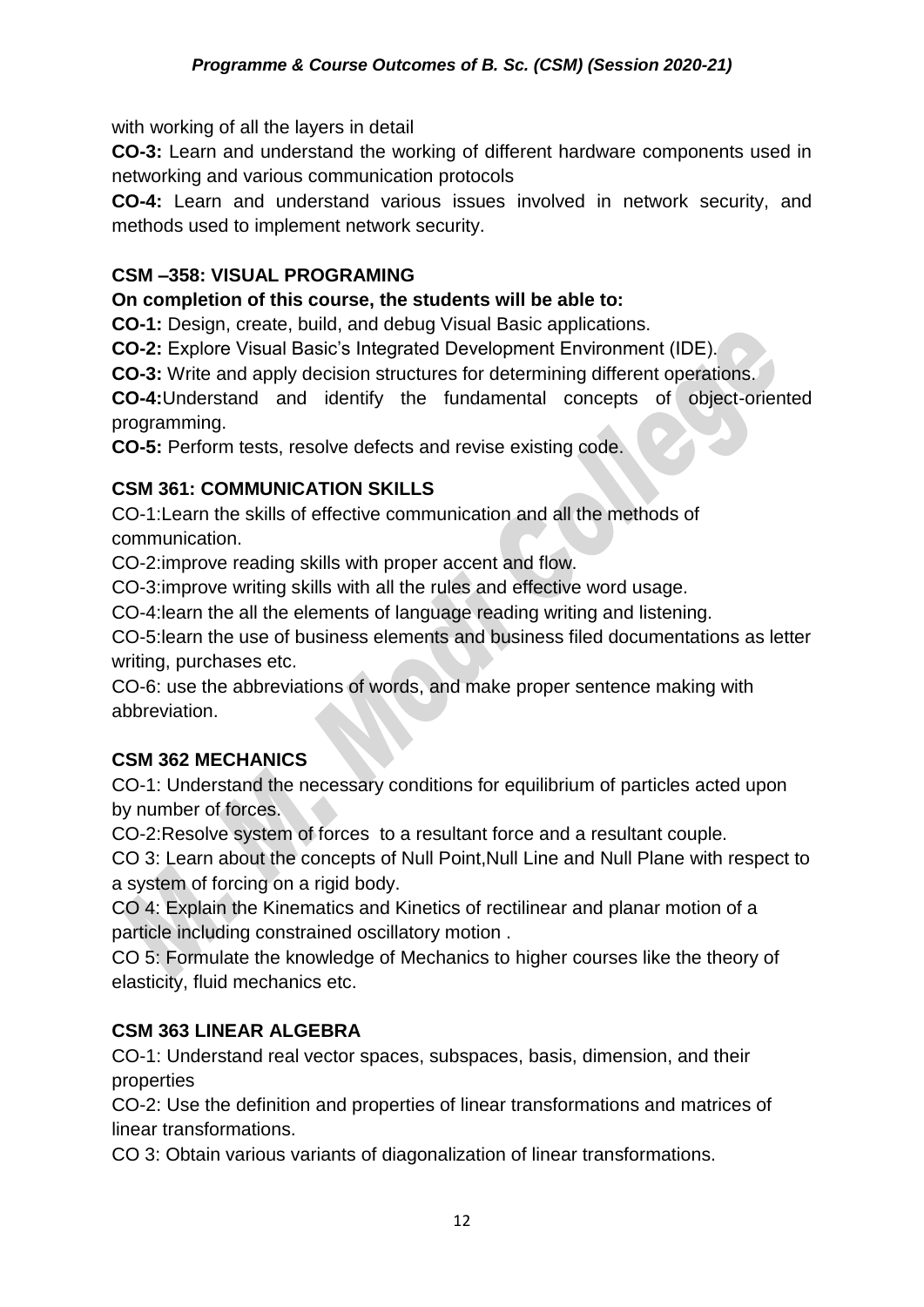CO-4: Apply the knowledge of linear algebra to solve the system of differential equations.

CO-5: Explain the use of linear algebra in coding theory, linear programming, and cryptography.

# **CSM 364: LINEAR PROGRAMING**

CO-1: Provide graphical solutions of linear programming problems with two variables, and

illustrate the concept of convex, extreme points and the simplex method CO-2: Know about relationships between the primal and dual problems and to

understand sensitivity analysis.

CO-3: Learn about the real world applications to transportation and assignment problems

CO-4: Attribute the use of optimization techniques in designing and mathematical modeking.

CO-5: Discover use of sensitivity techniques for predicting the outcome of a decision if a situation turns out to be different compared to the key predictions.

# **CSM 365: DESIGN AND ANALYSIS OF EXPERIMENTS**

CO 1: Understand Linear models, the fixed effect models, the distribution of minimum error sum of squares, and the conditional error sum of squares.

CO 2: Interpret Completely randomized design, randomized block design and Latin square design and their advantages and disadvantages.

CO 3: Construct an idea of conducting the sample surveys and selecting appropriate sampling techniques.

CO 4: Carry out one way and two way Analysis of Variance,

CO 5: Use appropriate experimental designs to analyze the experimental data.

# **CSM-367: ORACLE**

# **On completion of this course, the students will be able to:**

**CO-1:** Gain the knowledge and understanding of Database analysis and design.

**CO-2:** Understand the use of Structured Query Language(SQL) and learn SQL syntax.

**CO-3:** Gain the knowledge of the processes of Database Development and Administration using SQL and PL/SQL.

**CO-4:** Understand and apply the concept of functional dependencies to design the database

**CO-5:** Understand and apply the concept of Transaction and Query processing

# **CSM - 368: SOFTWARE ENGINEERING**

On completion of this course, the students will be able to:

CO-1: Understand the basic concepts, models, life cycle of software development.